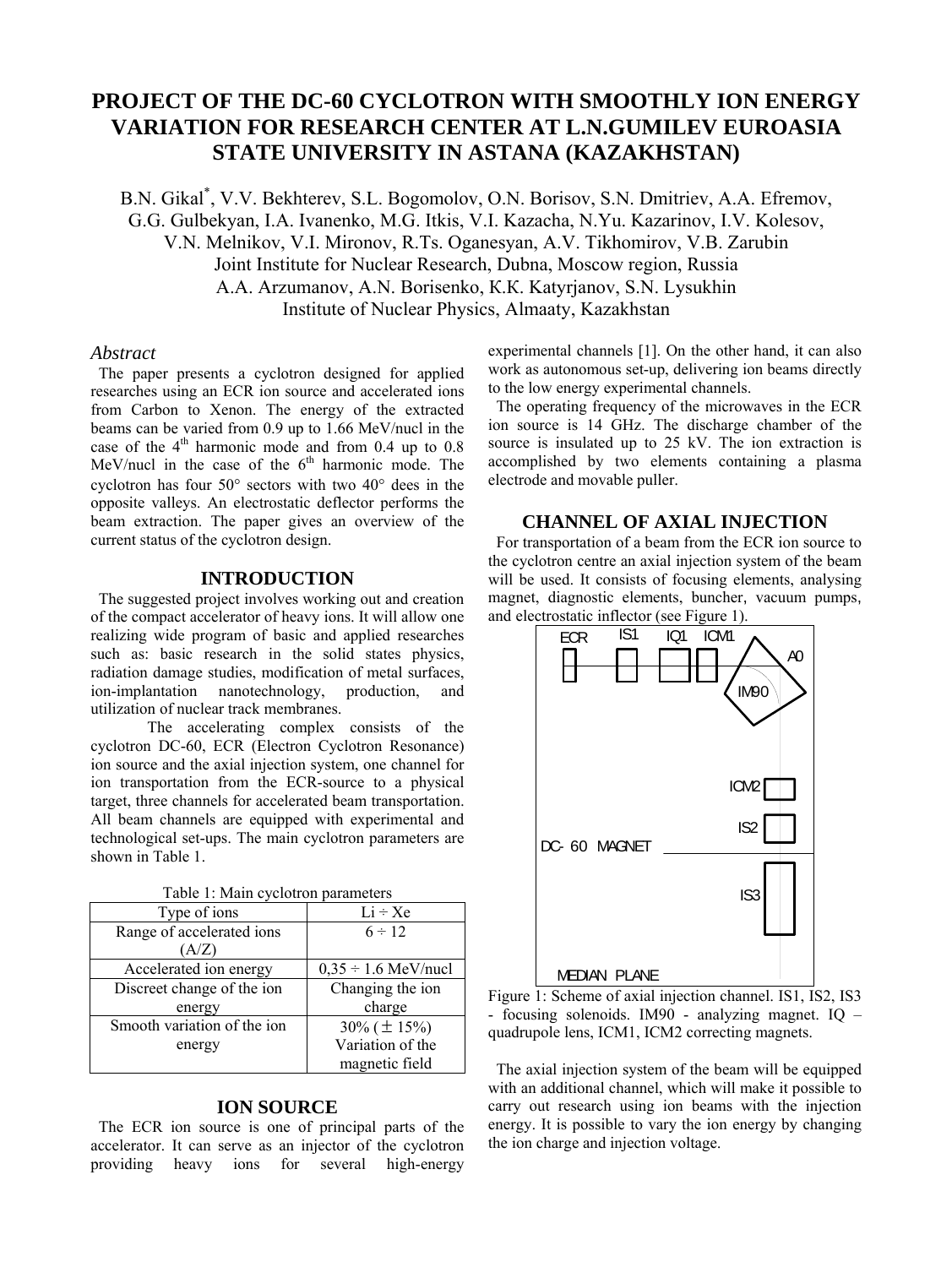## **CHANNEL FOR APPLIED RESEARCH**

Scheme of the channel for applied research is shown in Figure 2. The point A0 is the intersection point of the vertical and horizontal axes of the axial injection channel (see Figure 1). This channel allows one the ion transportation from the ECR-source to the target in rather wide range of the ions (from  $A/Z = 2$  up to  $A/Z = 20$ ). The ion energy is equal to 25 keV/charge. Two electrostatic scanners (vertical and horizontal) will be installed before the beam target.



Figure 2: Scheme of the channel for applied research.  $\overline{AS2}$   $\div$  AS4 - focusing solenoids,  $\overline{AM45}$ -1,  $\overline{AM45}$ -2 -  $\overline{AS}$  bonding meanets  $\overline{AO2}$  examinate and T is a beam  $45^{\circ}$  bending magnets, AQ2 - quadrupole and T is a beam target.

#### **CYCLOTRON MAGNET**

The cyclotron magnet has 162 cm pole diameter. The length of the magnet is approximately 4 m, the width 1.68 m, the height 2.3 m, and the weight about 100 tons. The magnet power consumption is equal to 67 kW.

Azimutal variation of the magnetic field is performed by four sectors. The isochronous magnetic field will be carried out mainly by means of iron shims. Five pairs of circular trimming coils will be used for smooth variation of the beam energy. Two pairs of azimutal coils are intended for the beam correction at extraction region.

## **CENTRAL REGION**

The ion injection from the axial channel into the acceleration region will be carried out by means of two electrostatic spiral inflectors. The inflectors having  $R_{mag}$  = 2.9 mm and 3.5 mm, respectively, the most optimally meet the requirements of maximum dee voltage  $U_{\text{dee}} \leq 50$ kV. The injection voltage verifies from 10 to 20 kV.

For both operation modes one geometry of the central region will be used. The chosen inflector parameters give initial start radiuses. They are equal to 54 mm and 66 mm respectively.

#### **BEAM EXTRACTION**

One uses a combination of an electrostatic deflector (ESD) and magnetic channel (MC) for the ion extraction from the cyclotron DC-60 (see Figure 3).



Figure 3: The scheme of the beam extraction.

The deflector is placed in the cyclotron valley and has the azimuth length  $\Delta\Theta \approx 34^\circ$ . The magnetic channel provide the radial focusing with gradient  $G \approx 35 \div 40$  T/m (working aperture is  $25 \times 10$  mm<sup>2</sup>).

 The radial beam dimension at the deflector input is within the limits of  $6 \div 16$  mm. The axial one does not depend practically on the mode of operation and is equal to  $\sim$ 12 mm.

# **TRANSPORTATION CHANNELS FOR EXTRACTED BEAMS**

The transportation system of the extracted ions is shown in Figure 4. It consists of three channels. Channel is intended for irradiation of polymer films by different heavy ions. In this channel the extracted beam focusing is realized by two quadrupoles. In order to irradiate large area target of  $(300 \times 600)$  mm<sup>2</sup> by heavy ion beam with uniform density  $(\pm 5\%)$  two magnetic scanners creating horizontal and vertical beam motion will be used.

 The bending magnet realizes the beam turning at an angle of  $\pm 30^{\circ}$  for beam transportation in #2 and #3 channels The bending magnet has the bending radius  $\rho$  = 150 cm and maximum induction of the magnetic field  $B =$ 1.6 T. The beam focusing is performed by quadrupols lenses with the effective length  $L_{eff}$  = 30 cm and maximum gradient  $G_{\text{max}} = 6$  T/m.